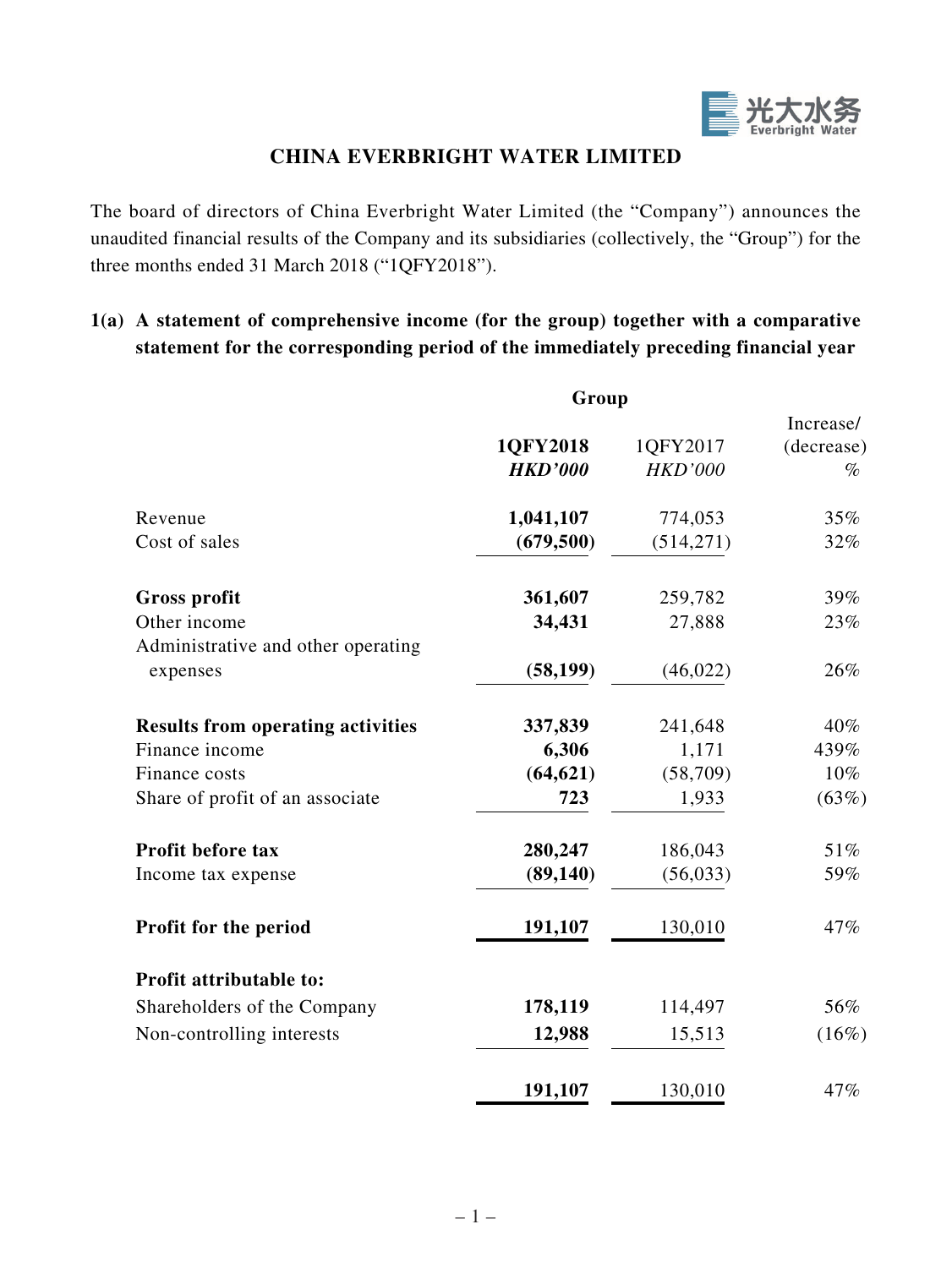|                                                                                                                                                               | Group                      |                            |                                 |
|---------------------------------------------------------------------------------------------------------------------------------------------------------------|----------------------------|----------------------------|---------------------------------|
|                                                                                                                                                               | 1QFY2018<br><b>HKD'000</b> | 1QFY2017<br><b>HKD'000</b> | Increase/<br>(decrease)<br>$\%$ |
| <b>Profit for the period</b>                                                                                                                                  | 191,107                    | 130,010                    | 47%                             |
| Other comprehensive income for the period<br>Item that may be reclassified<br>subsequently to profit or loss<br>- Foreign currency translation<br>differences | 461,865                    | 89,384                     | 417%                            |
| <b>Total comprehensive income</b>                                                                                                                             |                            |                            |                                 |
| for the period                                                                                                                                                | 652,972                    | 219,394                    | 198%                            |
| <b>Total comprehensive income</b><br>attributable to:                                                                                                         |                            |                            |                                 |
| Shareholders of the Company                                                                                                                                   | 612,022                    | 200,356                    | 205%                            |
| Non-controlling interests                                                                                                                                     | 40,950                     | 19,038                     | 115%                            |
|                                                                                                                                                               | 652,972                    | 219,394                    | 198%                            |

Results from operating activities are derived after charging the following items:

|                                     | Group                      |                            |                                 |  |  |
|-------------------------------------|----------------------------|----------------------------|---------------------------------|--|--|
|                                     | 1QFY2018<br><b>HKD'000</b> | 1QFY2017<br><b>HKD'000</b> | Increase/<br>(decrease)<br>$\%$ |  |  |
| Depreciation of property, plant and |                            |                            |                                 |  |  |
| equipment                           | 4,763                      | 4,736                      | $1\%$                           |  |  |
| Amortisation of intangible assets   | 20,991                     | 19,945                     | $5\%$                           |  |  |
| Interest expenses on:               |                            |                            |                                 |  |  |
| - Related party bank borrowing      |                            | 395                        | $(100\%)$                       |  |  |
| - Other bank borrowings and         |                            |                            |                                 |  |  |
| corporate bond                      | 64,621                     | 55,800                     | 16%                             |  |  |
| - Amounts due to group companies    |                            | 2,514                      | $(100\%)$                       |  |  |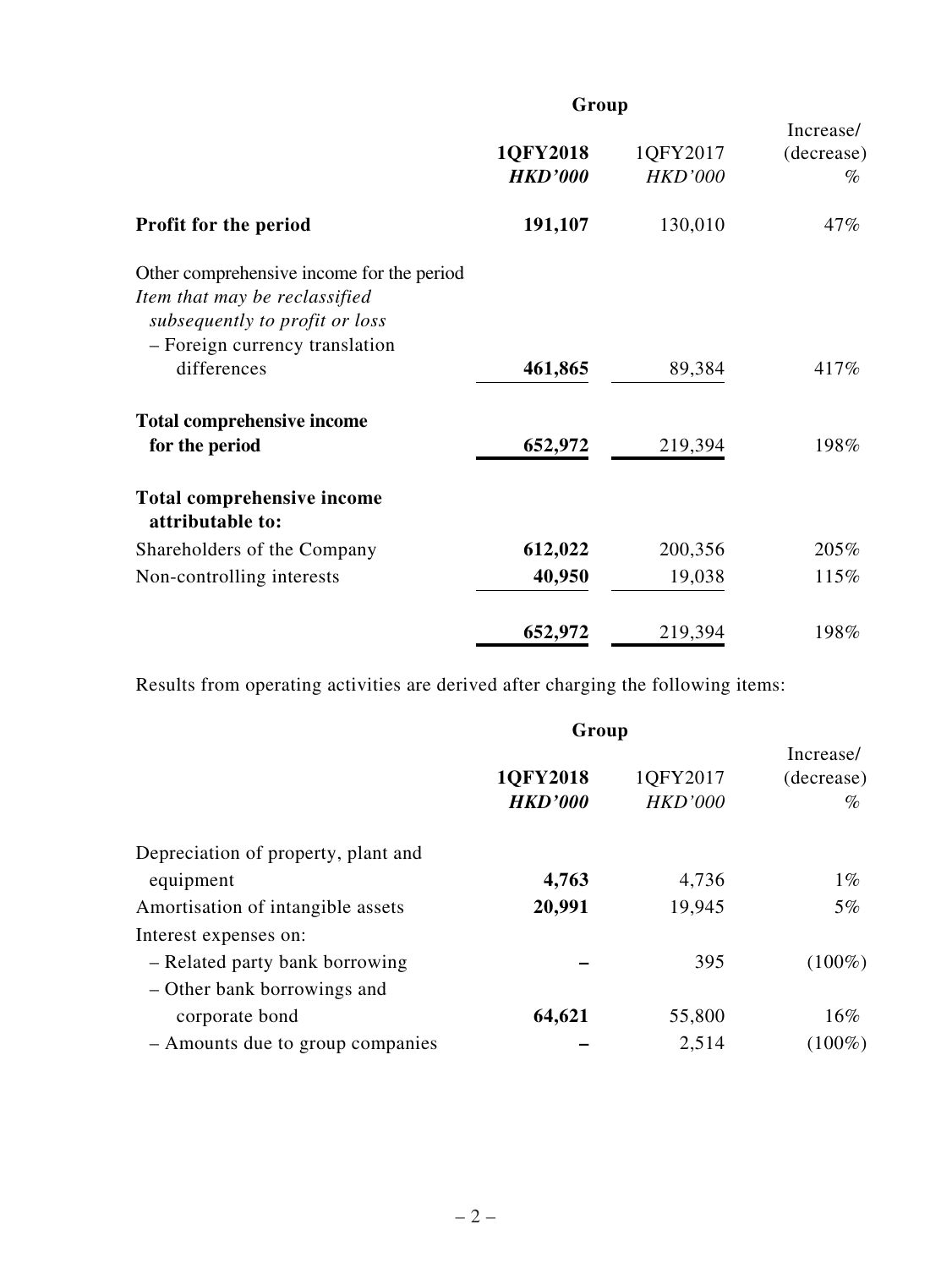# **1(b)(i) Statement of financial position (for the issuer and group), together with a comparative statement as at the end of the immediately preceding financial year**

|                                    | Group          |                |                | Company        |  |
|------------------------------------|----------------|----------------|----------------|----------------|--|
|                                    | 31 March       | 31 December    | 31 March       | 31 December    |  |
|                                    | 2018           | 2017           | 2018           | 2017           |  |
|                                    | <b>HKD'000</b> | <b>HKD'000</b> | <b>HKD'000</b> | <b>HKD'000</b> |  |
| <b>Non-current assets</b>          |                |                |                |                |  |
| Property, plant and equipment      | 157,013        | 152,038        | 26             | 26             |  |
| Intangible assets                  | 1,666,908      | 1,489,718      |                |                |  |
| Goodwill                           | 1,316,150      | 1,259,922      |                |                |  |
| Interests in subsidiaries          |                |                | 11,907,581     | 11,700,251     |  |
| Interest in an associate           | 2,153          | 1,445          |                |                |  |
| Other receivables                  | 39,443         | 10,515         |                |                |  |
| Service concession financial       |                |                |                |                |  |
| receivables                        | 11,046,236     | 10,313,724     |                |                |  |
|                                    | 14,227,903     | 13,227,362     | 11,907,607     | 11,700,277     |  |
| <b>Current assets</b>              |                |                |                |                |  |
| Inventories                        | 38,741         | 14,342         |                |                |  |
| Trade and other receivables        | 1,187,744      | 805,859        | 2,124,878      | 1,834,010      |  |
| Service concession financial       |                |                |                |                |  |
| receivables                        | 1,316,122      | 1,200,539      |                |                |  |
| Fixed deposit with maturity period |                |                |                |                |  |
| over three months                  |                | 83,125         |                |                |  |
| Cash and cash equivalents          | 2,009,316      | 2,716,692      | 22,359         | 27,783         |  |
|                                    | 4,551,923      | 4,820,557      | 2,147,237      | 1,861,793      |  |
| <b>Total assets</b>                | 18,779,826     | 18,047,919     | 14,054,844     | 13,562,070     |  |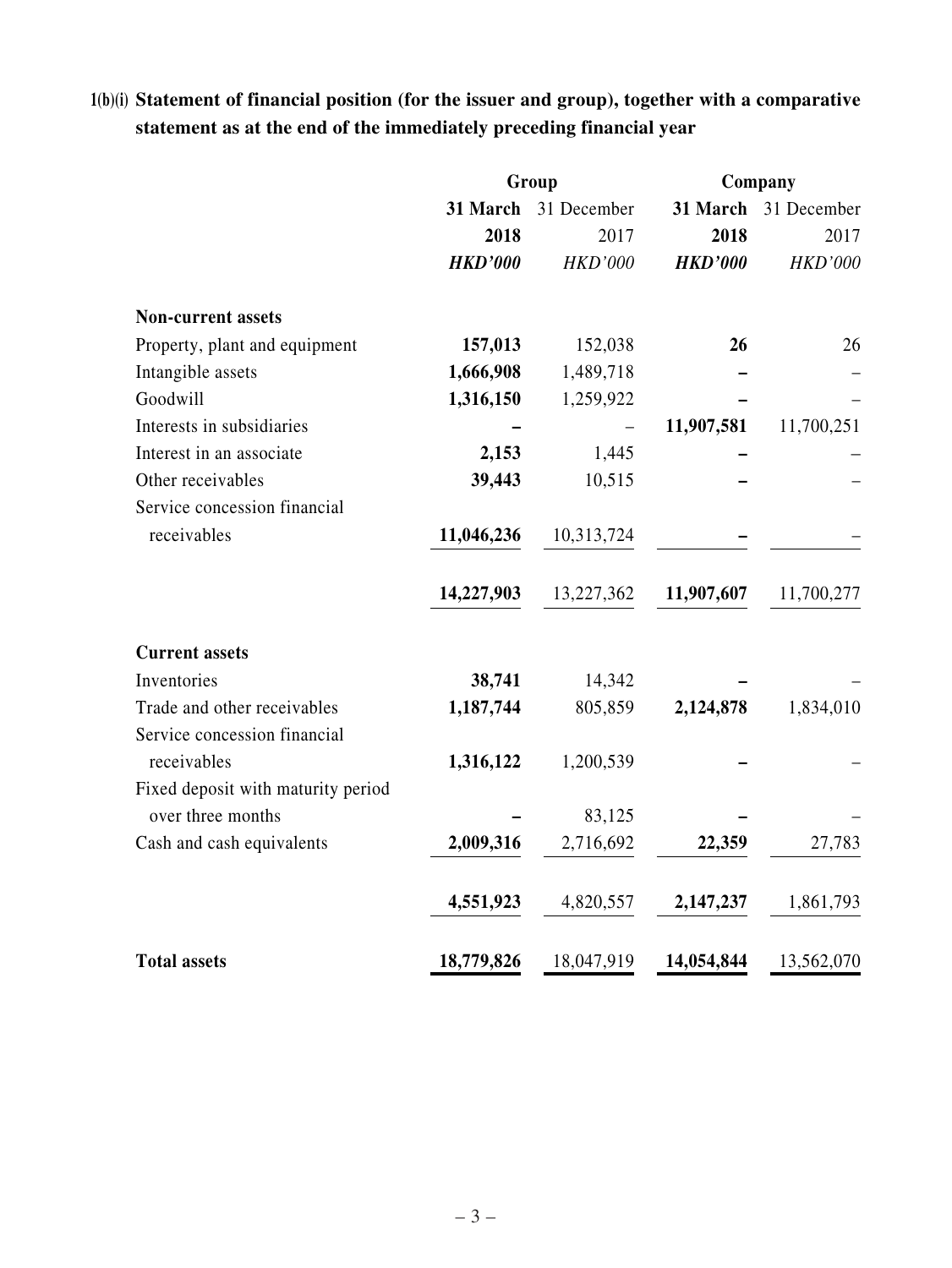|                                        | Group          |                      | Company        |                |
|----------------------------------------|----------------|----------------------|----------------|----------------|
|                                        |                | 31 March 31 December | 31 March       | 31 December    |
|                                        | 2018           | 2017                 | 2018           | 2017           |
|                                        | <b>HKD'000</b> | <b>HKD'000</b>       | <b>HKD'000</b> | <b>HKD'000</b> |
| <b>Equity</b>                          |                |                      |                |                |
| Share capital                          | 2,625,642      | 2,625,642            | 2,625,642      | 2,625,642      |
| Reserves                               | 5,843,563      | 5,231,541            | 7,749,130      | 7,346,805      |
| Equity attributable to shareholders of |                |                      |                |                |
| the Company                            | 8,469,205      | 7,857,183            | 10,374,772     | 9,972,447      |
| Non-controlling interests              | 725,764        | 684,622              |                |                |
| <b>Total equity</b>                    | 9,194,969      | 8,541,805            | 10,374,772     | 9,972,447      |
| <b>Non-current liabilities</b>         |                |                      |                |                |
| <b>Borrowings</b>                      | 4,060,718      | 4,728,030            | 2,072,948      | 2,077,690      |
| Deferred tax liabilities               | 1,376,080      | 1,270,846            |                |                |
|                                        | 5,436,798      | 5,998,876            | 2,072,948      | 2,077,690      |
| <b>Current liabilities</b>             |                |                      |                |                |
| <b>Borrowings</b>                      | 2,720,952      | 1,903,722            | 1,451,311      | 1,356,402      |
| Trade and other payables               | 1,371,034      | 1,553,565            | 155,813        | 155,531        |
| Current tax liabilities                | 56,073         | 49,951               |                |                |
|                                        | 4,148,059      | 3,507,238            | 1,607,124      | 1,511,933      |
| <b>Total liabilities</b>               | 9,584,857      | 9,506,114            | 3,680,072      | 3,589,623      |
| <b>Total equity and liabilities</b>    | 18,779,826     | 18,047,919           | 14,054,844     | 13,562,070     |
| Net current assets                     | 403,864        | 1,313,319            | 540,113        | 349,860        |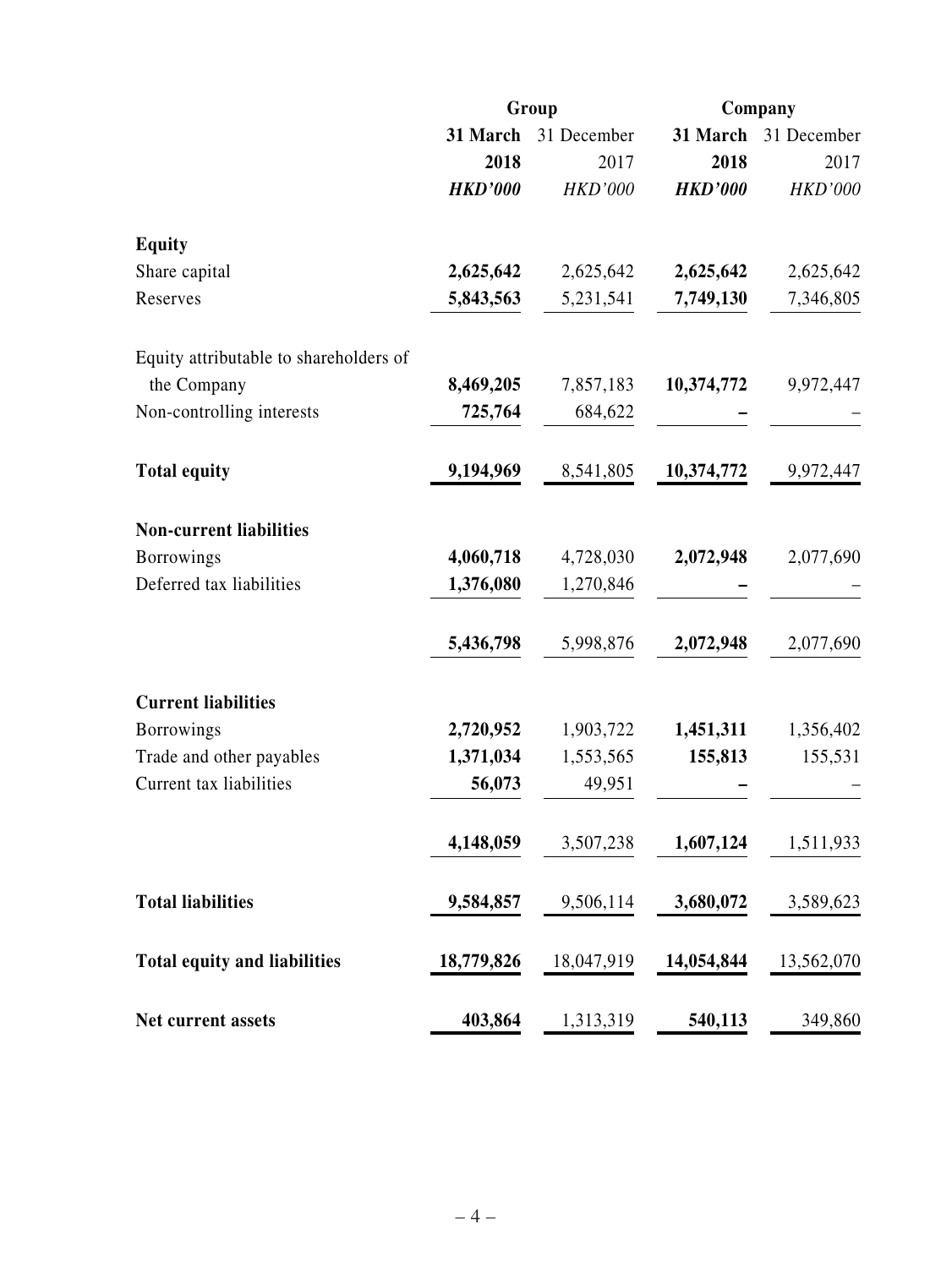### **1(b)(ii) Aggregate amount of group's borrowings and debt securities**

*(i) Amounts payable within one year or less, or on demand*

|                | As at 31 March 2018   |                | As at 31 December 2017 |
|----------------|-----------------------|----------------|------------------------|
| <b>Secured</b> | <b>Unsecured</b>      | Secured        | Unsecured              |
| <b>HKD'000</b> | <i><b>HKD'000</b></i> | <i>HKD'000</i> | HKD'000                |
| 563,084        | 2,157,868             | 248,881        | 1,654,841              |
|                |                       |                |                        |

*(ii) Amounts payable after one year*

|                | <b>As at 31 March 2018</b> | As at 31 December 2017 |                |
|----------------|----------------------------|------------------------|----------------|
| <b>Secured</b> | <b>Unsecured</b>           | Secured                | Unsecured      |
| <b>HKD'000</b> | <b>HKD'000</b>             | HKD'000                | <b>HKD'000</b> |
| 2,163,115      | 1,897,603                  | 2,458,680              | 2,269,350      |

### *Details of collateral*

The secured borrowings of the Group as at 31 March 2018 and 31 December 2017 were secured by certain revenue, receivables and intangible assets in connection with the Group's service concession arrangements and bank balances of the Group.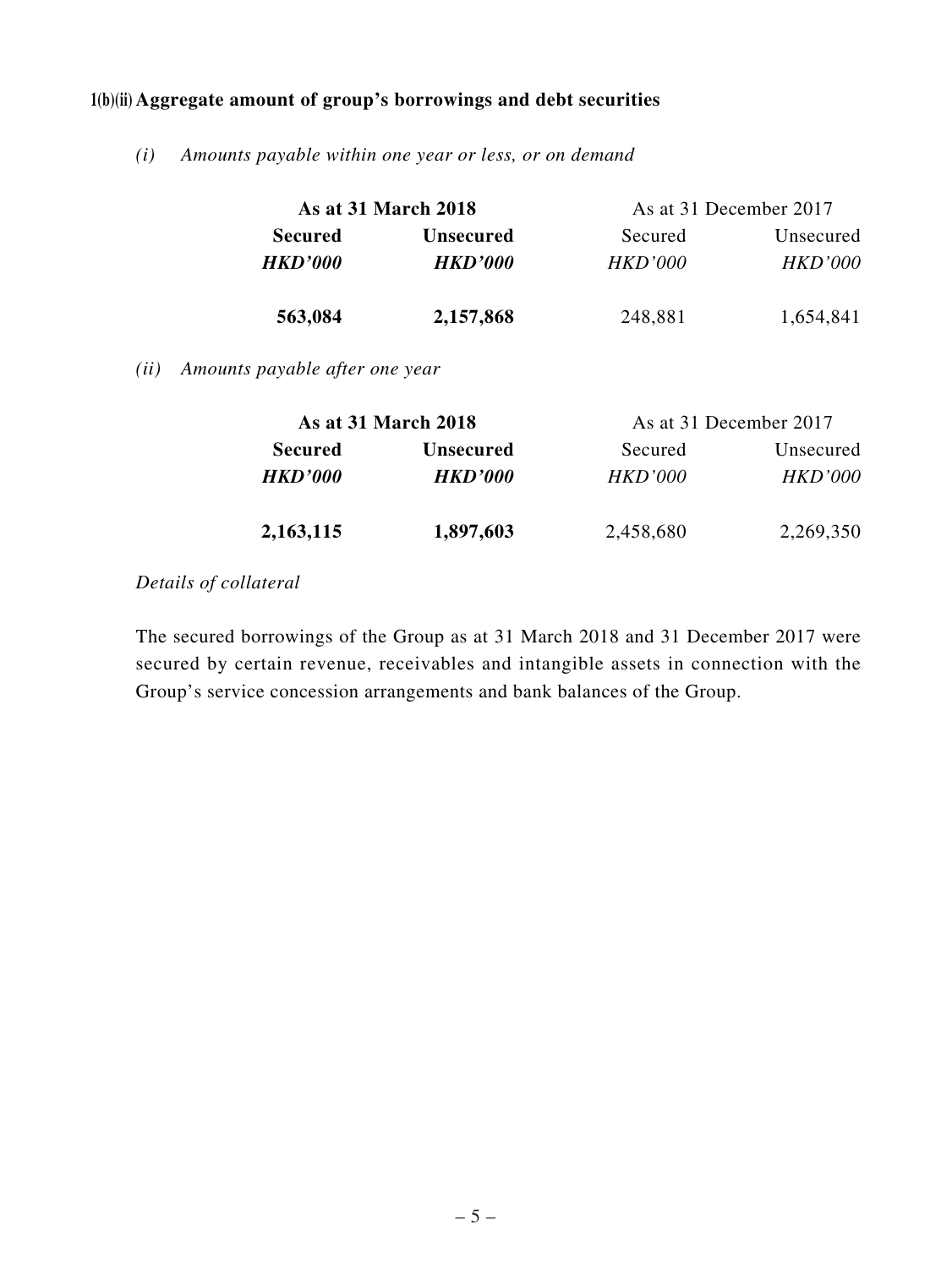# **1(c) Statement of cash flows (for the group), together with a comparative statement for the corresponding period of the immediately preceding financial year**

|                                                     | 1QFY2018       | 1QFY2017       |
|-----------------------------------------------------|----------------|----------------|
|                                                     | <b>HKD'000</b> | <b>HKD'000</b> |
| <b>Cash flows from operating activities</b>         |                |                |
| Profit before tax                                   | 280,247        | 186,043        |
| <b>Adjustments for:</b>                             |                |                |
| Depreciation of property, plant and equipment       | 4,763          | 4,736          |
| Amortisation of intangible assets                   | 20,991         | 19,945         |
| Loss on disposal of property, plant and equipment   |                | 11             |
| Share of profit of an associate                     | (723)          | (1,933)        |
| Effect of foreign exchange rate changes             | (10, 307)      | 146            |
| Net finance costs                                   | 58,315         | 57,538         |
| Operating cash flows before working capital changes | 353,286        | 266,486        |
| Changes in working capital:                         |                |                |
| Service concession financial receivables            | (324, 891)     | (472, 507)     |
| Inventories                                         | (23,364)       | (15,959)       |
| Trade and other receivables                         | (360, 507)     | (239, 187)     |
| Trade and other payables                            | (348,607)      | 98,940         |
| Cash used in operations                             | (704, 083)     | (362, 227)     |
| Income tax paid                                     | (42, 209)      | (15, 731)      |
| Net cash used in operating activities               | (746, 292)     | (377, 958)     |
| <b>Cash flows from investing activities</b>         |                |                |
| Purchase of property, plant and equipment           | (3,039)        | (1,026)        |
| Purchase of intangible assets                       | (25, 547)      |                |
| Decrease in fixed deposit with maturity period over |                |                |
| three months and balances in financial institutions | 134,258        |                |
| Increase in amount due from an associate            | (7,607)        |                |
| Interest received                                   | 6,306          | 1,171          |
| Net cash generated from investing activities        | 104,371        | 145            |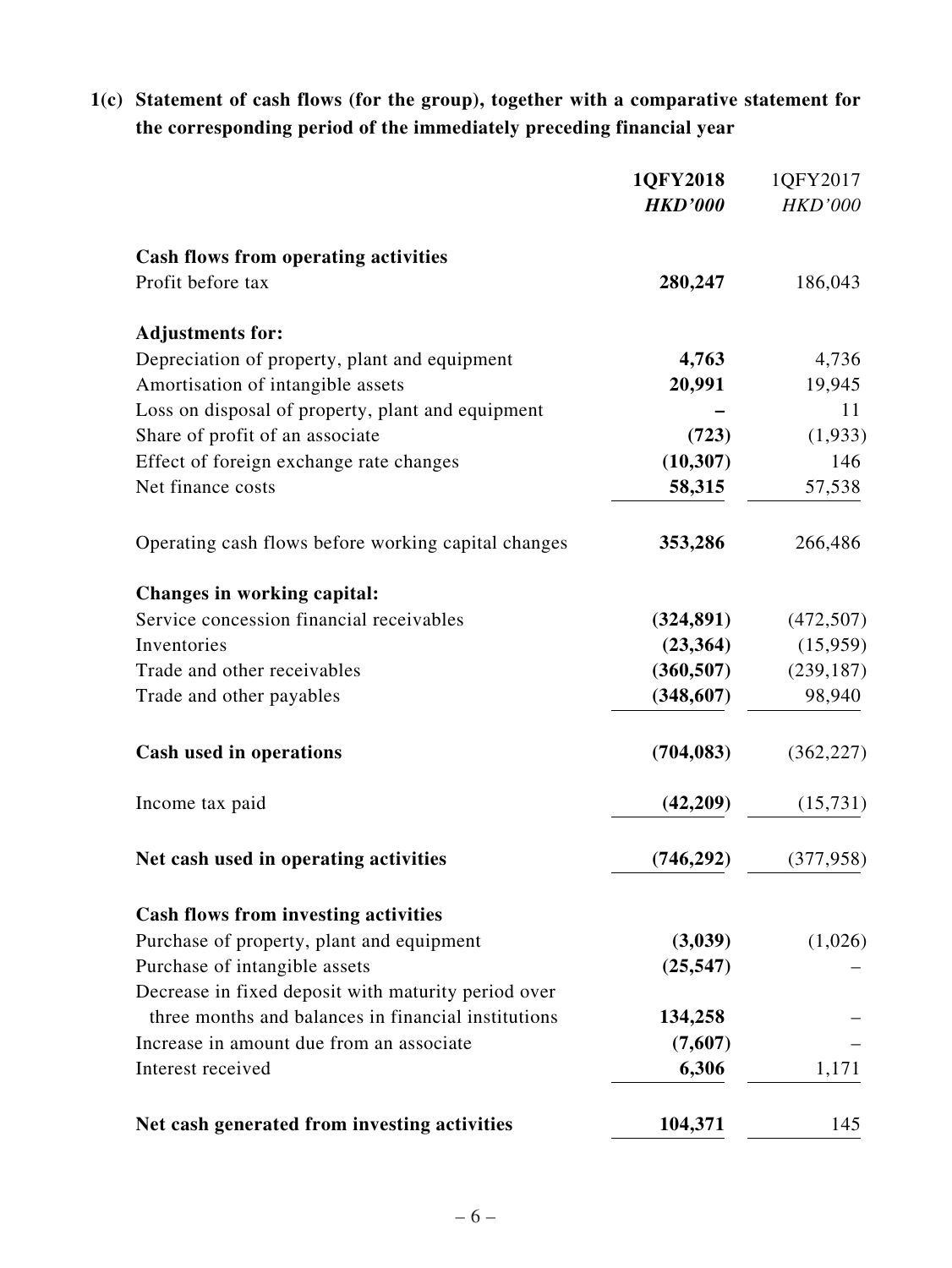|                                                | 1QFY2018       | 1QFY2017       |
|------------------------------------------------|----------------|----------------|
|                                                | <b>HKD'000</b> | <b>HKD'000</b> |
| <b>Cash flows from financing activities</b>    |                |                |
| Proceeds from borrowings                       | 421,076        | 80,062         |
| Repayments of borrowings                       | (461,326)      | (70,069)       |
| Increase in amounts due to                     |                |                |
| intermediate holding companies                 | 4              |                |
| Increase in amounts due to fellow subsidiaries | 3              | 1,762          |
| Interest paid                                  | (61, 554)      | (58,709)       |
| Capital contribution from                      |                |                |
| a non-controlling shareholder                  | 192            | 78,420         |
| Net cash (used in)/generated from              |                |                |
| financing activities                           | (101, 605)     | 31,466         |
| Net decrease in cash and cash equivalents      | (743, 526)     | (346, 347)     |
| Cash and cash equivalents at the beginning     |                |                |
| of the period                                  | 2,074,414      | 1,359,401      |
| Effect of exchange rate changes on cash and    |                |                |
| cash equivalents                               | 79,642         | 13,069         |
| Cash and cash equivalents at end of the period | 1,410,530      | 1,026,123      |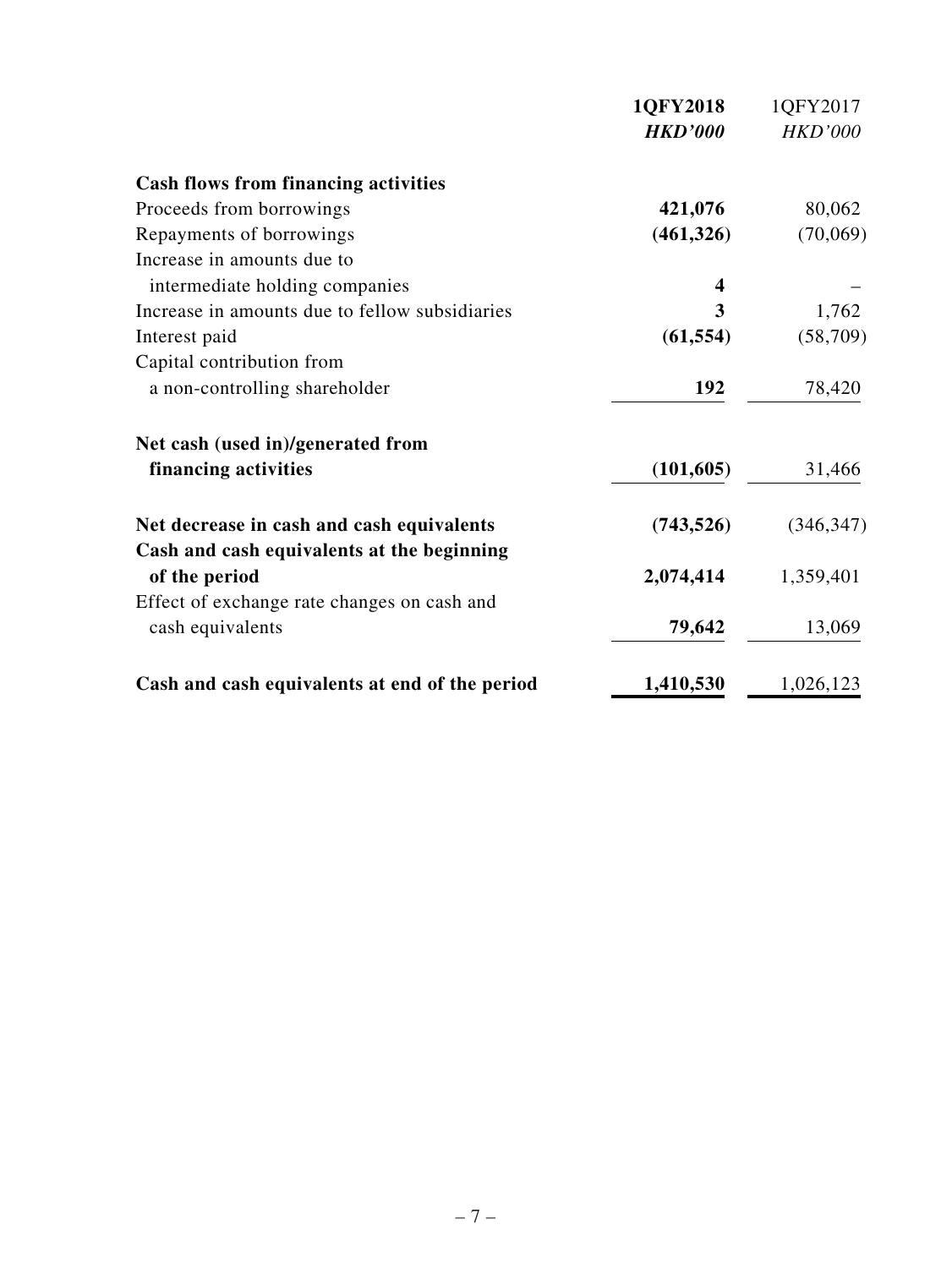# **1(d)(i) A statement (for the issuer and group) showing either (i) all changes in equity or (ii) changes in equity other than those arising from capitalisation issued and distributions to shareholders, together with a comparative statement for the corresponding period of the immediate preceding financial year**

|                                                                                     | Attributable to shareholders of the Company |                                           |                                                                 |                                               |                                                     |                                            |                                               |                         |                                                    |                                          |
|-------------------------------------------------------------------------------------|---------------------------------------------|-------------------------------------------|-----------------------------------------------------------------|-----------------------------------------------|-----------------------------------------------------|--------------------------------------------|-----------------------------------------------|-------------------------|----------------------------------------------------|------------------------------------------|
|                                                                                     | <b>Share</b><br>capital<br><b>HKD'000</b>   | <b>Share</b><br>premium<br><b>HKD'000</b> | Foreign<br>currency<br>translation<br>reserve<br><b>HKD'000</b> | <b>Statutory</b><br>reserve<br><b>HKD'000</b> | Contributed<br>surplus<br>reserve<br><b>HKD'000</b> | <b>Other</b><br>reserves<br><b>HKD'000</b> | <b>Retained</b><br>earnings<br><b>HKD'000</b> | Total<br><b>HKD'000</b> | Non-<br>controlling<br>interests<br><b>HKD'000</b> | <b>Total</b><br>equity<br><b>HKD'000</b> |
| Group<br>At 1 January 2018<br>Profit for the period                                 | 2,625,642                                   | 1,266,248                                 | (22,051)                                                        | 200,799                                       | 1,229,302                                           | (2,181)                                    | 2,559,424<br>178,119                          | 7,857,183<br>178,119    | 684,622<br>12,988                                  | 8,541,805<br>191,107                     |
| Foreign currency translation<br>differences<br>Capital contribution from            |                                             |                                           | 433,903                                                         |                                               |                                                     |                                            |                                               | 433,903                 | 27,962                                             | 461,865                                  |
| a non-controlling shareholder                                                       |                                             |                                           |                                                                 |                                               |                                                     |                                            |                                               |                         | 192                                                | 192                                      |
| At 31 March 2018                                                                    | 2,625,642                                   | 1,266,248                                 | 411,852                                                         | 200,799                                       | 1,229,302                                           | (2,181)                                    | 2,737,543                                     | 8,469,205               | 725,764                                            | 9,194,969                                |
| At 1 January 2017<br>Profit for the period<br>Foreign currency translation          | 2,609,908                                   | 1,240,300                                 | (579, 620)                                                      | 155,635                                       | 1,229,302                                           | (2,181)                                    | 2,144,843<br>114,497                          | 6,798,187<br>114,497    | 393,515<br>15,513                                  | 7,191,702<br>130,010                     |
| differences<br>Capital contribution from<br>a non-controlling shareholder           |                                             |                                           | 85,859                                                          |                                               |                                                     |                                            |                                               | 85,859                  | 3,525<br>78,420                                    | 89,384<br>78,420                         |
| At 31 March 2017                                                                    | 2,609,908                                   | 1,240,300                                 | (493,761)                                                       | 155,635                                       | 1,229,302                                           | (2,181)                                    | 2,259,340                                     | 6,998,543               | 490,973                                            | 7,489,516                                |
| Company<br>At 1 January 2018<br>Loss for the period<br>Foreign currency translation | 2,625,642                                   | 56,198                                    | (492, 810)                                                      |                                               | 7,639,082                                           | 64,953                                     | 79,382<br>(45,363)                            | 9,972,447<br>(45,363)   |                                                    | 9,972,447<br>(45,363)                    |
| differences                                                                         |                                             |                                           | 447,688                                                         |                                               |                                                     |                                            |                                               | 447,688                 |                                                    | 447,688                                  |
| At 31 March 2018                                                                    | 2,625,642                                   | 56,198                                    | (45, 122)                                                       |                                               | 7,639,082                                           | 64,953                                     | 34,019                                        | 10,374,772              |                                                    | 10,374,772                               |
| At 1 January 2017<br>Loss for the period<br>Foreign currency translation            | 2,609,908                                   | 30,250                                    | (1,084,703)                                                     |                                               | 7,639,082                                           | 64,953                                     | 77,524<br>(24,567)                            | 9,337,014<br>(24,567)   |                                                    | 9,337,014<br>(24, 567)                   |
| differences                                                                         |                                             | -                                         | 93,512                                                          |                                               |                                                     |                                            |                                               | 93,512                  | $\overline{a}$                                     | 93,512                                   |
| At 31 March 2017                                                                    | 2,609,908                                   | 30,250                                    | (991, 191)                                                      | -                                             | 7,639,082                                           | 64,953                                     | 52,957                                        | 9,405,959               |                                                    | 9,405,959                                |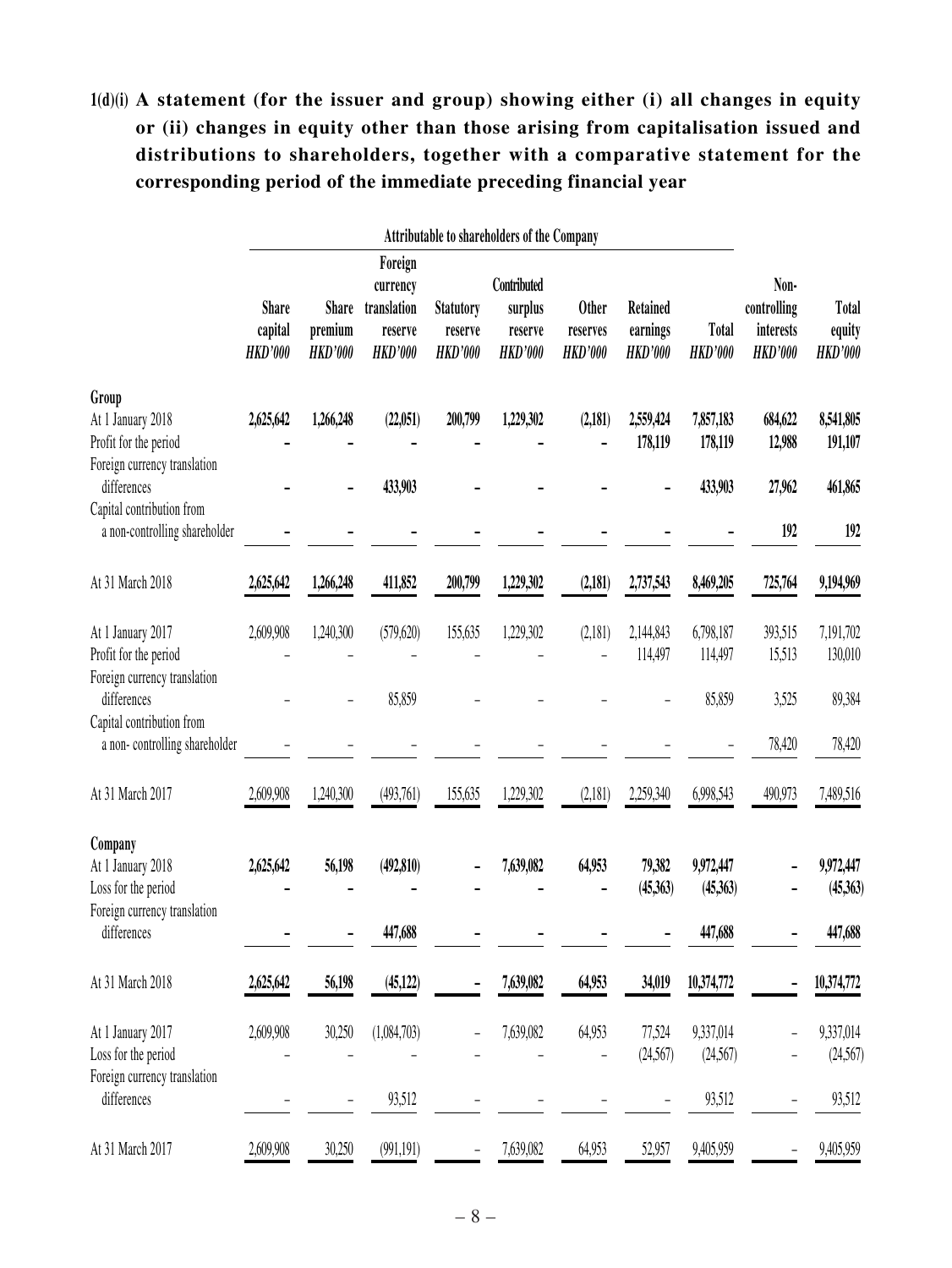**1(d)(ii) Details of any changes in the Company's share capital arising from rights issue, bonus issue, share buy-backs, exercise of share options or warrants, conversion of other issues of equity securities, issue of shares for cash or as consideration for acquisition or for any other purpose since the end of the immediately preceding financial year reported on. State also the number of shares that may be issued on conversion of all the outstanding convertibles as at the end of the current financial period reported on and as at the end of the corresponding period of the immediately preceding financial year**

There has been no change in the Company's share capital since 31 December 2017.

The Company does not have any outstanding convertibles, preference shares and treasury shares as at 31 March 2018 and 31 March 2017.

**1(d)(iii) The total number of issued shares excluding treasury shares as at the end of the current financial period and as at the end of the immediately preceding financial year**

|                                         |           | <b>31 March</b> 31 December |
|-----------------------------------------|-----------|-----------------------------|
|                                         | 2018      | 2017                        |
| Total number of issued shares excluding |           |                             |
| treasury shares $(7000)$                | 2,625,642 | 2,625,642                   |

**2. Whether the figures have been audited, or reviewed and in accordance with which auditing standard or practice.**

The figures have not been audited or reviewed by the Company's auditor.

**3. Where the figures have been audited, or reviewed, the auditors' report (including any qualifications or emphasis of a matter).**

Not applicable.

**4. Whether the same accounting policies and methods of computation as in the issuer's most recently audited annual financial statements have been applied.**

Except as disclosed in note 5, the Group has applied the same accounting policies and methods of computation in the financial statements for the current financial period compared with those of the audited financial statements for the financial year ended 31 December 2017.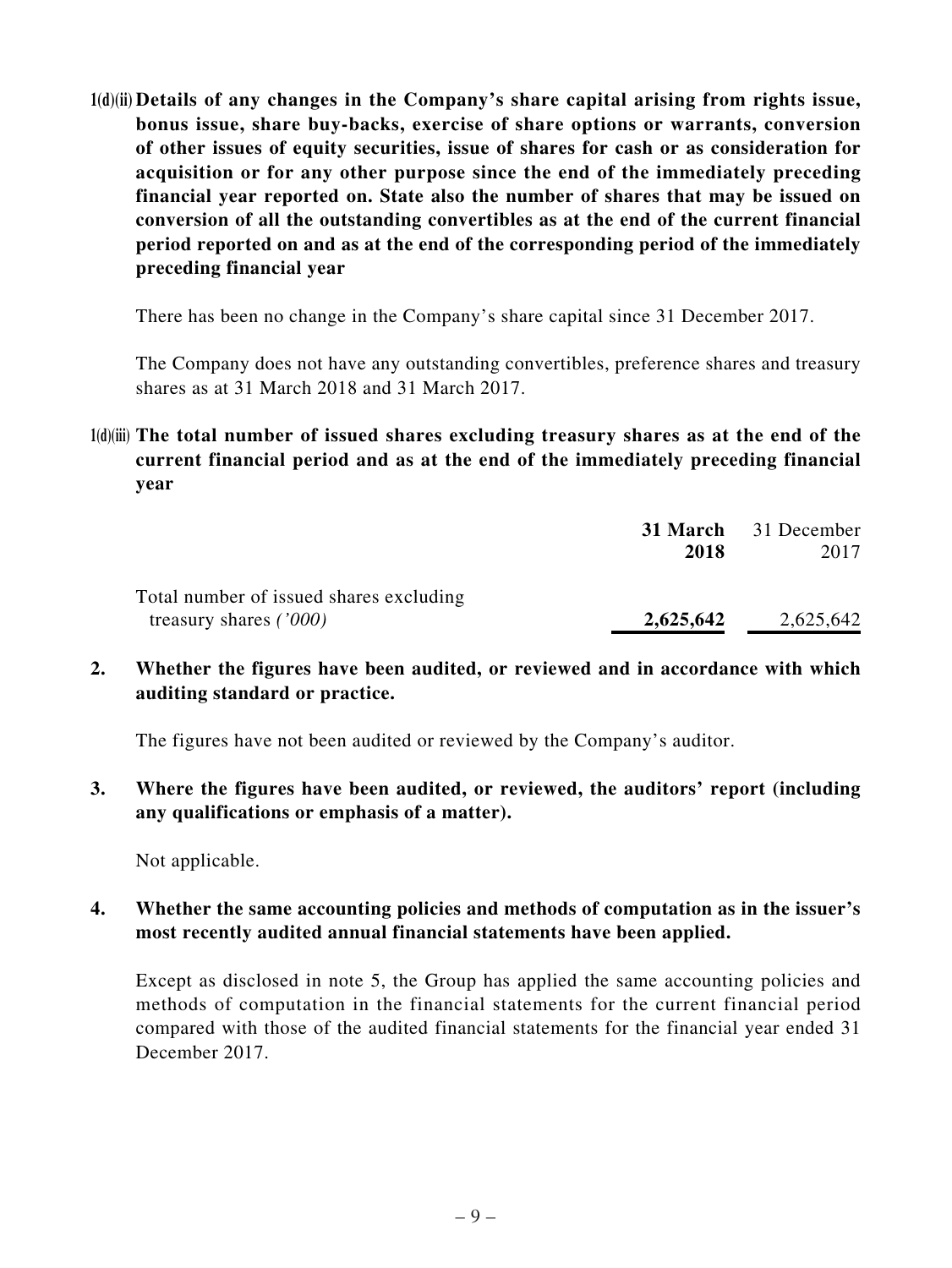### **5. If there are any changes in the accounting policies and methods of computation, including any required by an accounting standard, what has changed, as well as the reasons for, and the effect of, the change.**

The Group adopted the new and revised International Financial Reporting Standards ("IFRS") and Interpretations of IFRS ("INT IFRS") that are effective for annual periods beginning on or after 1 January 2018. The adoption of the above IFRS and INT IFRS did not have any significant impact on the financial statements of the Group.

**6. Earnings per share of the group for the current financial period reported on and the corresponding period of the immediately preceding financial year, after deducting any provision for preference dividends.**

| <b>Basic/diluted earnings per share</b>                         | 1QFY2018  | 1QFY2017  |
|-----------------------------------------------------------------|-----------|-----------|
| Profit attributable to shareholders of the Company<br>(HKD'000) | 178,119   | 114,497   |
| Weighted average number of ordinary shares<br>in issue $('000)$ | 2,625,642 | 2,609,908 |
| Basic/diluted earnings per share ( <i>HKD</i> )                 | 0.068     | 0.044     |

**7. Net asset value (for the issuer and group) per ordinary share based on issued share capital of the issuer at the end of the (a) current financial period reported on; and (b) immediately preceding financial year.**

|                                      | Group      |                             | Company |                      |
|--------------------------------------|------------|-----------------------------|---------|----------------------|
|                                      |            | <b>31 March</b> 31 December |         | 31 March 31 December |
|                                      | 2018       | 2017                        | 2018    | 2017                 |
|                                      | <b>HKD</b> | HKD                         | HKD     | HKD                  |
| Net asset value per ordinary share   |            |                             |         |                      |
| based on the issued share capital as |            |                             |         |                      |
| at the end of the respective period  | 3.23       | 2.99                        | 3.95    | 3.80                 |

Net asset value per ordinary share was calculated by the net asset value attributable to shareholders of the Company divided by the number of ordinary shares outstanding excluding treasury shares as at the end of the respective financial period.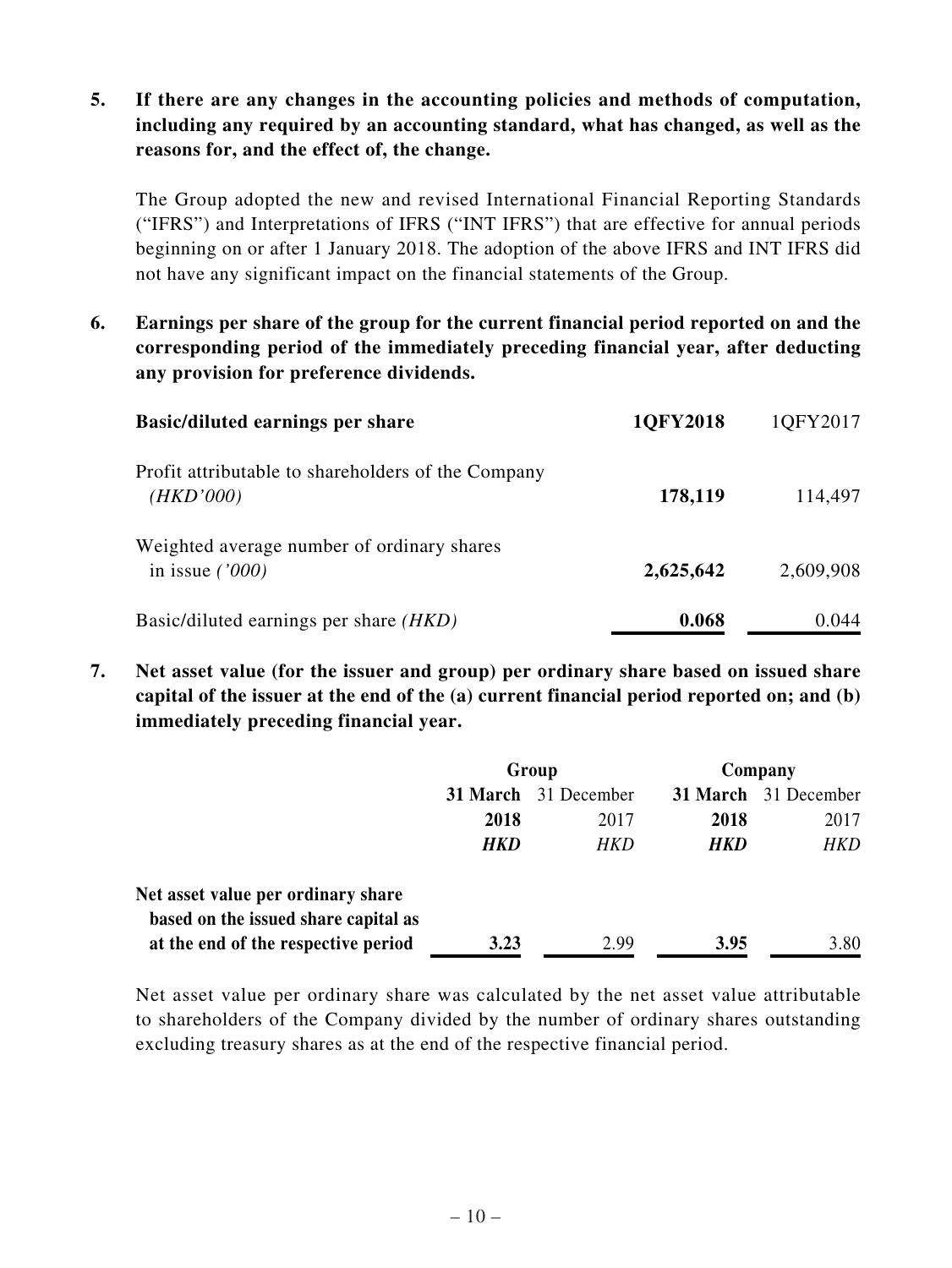**8. A review of the performance of the group, to the extent necessary for a reasonable understanding of the group's business. It must include a discussion of any significant factors that affected the turnover, costs, and earnings of the group for the current financial period reported on, including (where applicable) seasonal or cyclical factors; and any material factors that affected the cash flow, working capital, assets or liabilities of the group during the current financial period reported on.**

#### **Overview**

In 1QFY2018, the revenue of the Group increased by 35% to HKD1,041.11 million compared with the revenue of HKD774.05 million in 1QFY2017. Gross profit of the Group increased from HKD259.78 million in 1QFY2017 to HKD361.61 million in 1QFY2018, representing an increase of 39%. The profit of the Group increased from HKD130.01 million in 1QFY2017 to HKD191.11 million in 1QFY2018, representing a rise of 47%. The profit attributable to shareholders of the Company in 1QFY2018 amounted to HKD178.12 million, which increased by 56% over 1QFY2017.

#### **Consolidated Statement of Comprehensive Income**

#### *Revenue*

Revenue increased by 35% from HKD774.05 million in 1QFY2017 to HKD1,041.11 million in 1QFY2018. The increase was mainly attributable to the increase of HKD110.63 million in construction revenue, HKD117.76 million in operation service income and HKD38.67 million in finance income. The increase in construction revenue was mainly attributable to construction of several water environment management projects including the sponge city construction project and the river-basin ecological restoration project, and construction of the water supply project in addition to the expansion and upgrading of several waste water treatment plants which were under construction during 1QFY2018. The increase in operation service income was the result of (i) commencement of operation of new projects during the remaining period of FY2017 and 1QFY2018; (ii) tariff hikes for several projects effected during the remaining period of FY2017 and 1QFY2018; and (iii) one-off income of HKD55.06 million arising from retrospective tariff adjustment in relation to a waste water treatment project. The increase in finance income was due to the increase of the total investment of the projects which were under construction or in operation.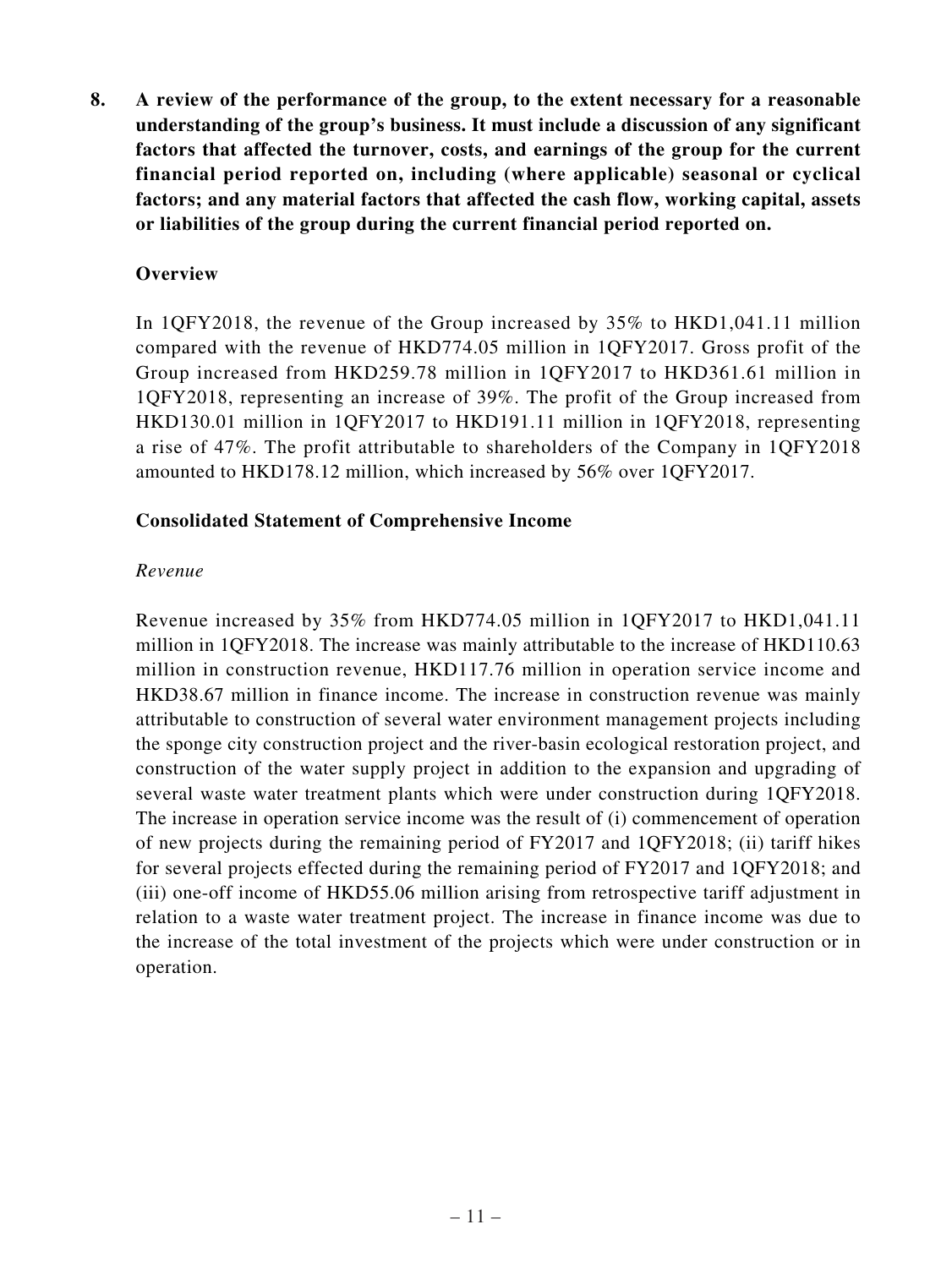### *Cost of sales*

Cost of sales increased by 32% from HKD514.27 million in 1QFY2017 to HKD679.50 million in 1QFY2018. The increase was mainly due to the increase in construction cost arising from the increased construction services, which contributed a construction revenue of HKD562.35 million in 1QFY2018 as compared to that of HKD451.73 million in 1QFY2017.

### *Gross profit margin*

Overall gross profit margin in 1QFY2018 increased to 35% (1QFY2017: 34%). It was mainly due to a smaller portion of construction revenue recognised in the mix of the total revenue of 1QFY2018 as compared to 1QFY2017, despite the fact that the construction revenue increased by HKD110.63 million in the corresponding period. Construction revenue comprised approximately 54% of total revenue in 1QFY2018 (1QFY2017: 58%). In general, construction services have lower gross profit margin as compared to operation services. Furthermore, due to tariff hikes for several projects effected during the remaining period of FY2017 and 1QFY2018, the gross profit margin for operation services increased, and thus led to slight increase in the overall gross profit margin in 1QFY2018.

### *Other income*

Other income increased by 23% to HKD34.43 million in 1QFY2018 as compared with HKD27.89 million in 1QFY2017. Other income mainly consisted of value-added tax refund, government grant and other sundry income. The increase in other income was mainly due to the rise in value-added tax refund.

### *Administrative and other operating expenses*

Administrative and other operating expenses mainly consisted of staff costs, rental expenses, foreign exchange differences, legal and professional fees, research and development expenses and other taxes.

Administrative and other operating expenses increased by 26% from HKD46.02 million in 1QFY2017 to HKD58.20 million in 1QFY2018. The increase was mainly attributable to increase in staff costs, business development expenses and research and development expenses arising from business expansion of the Group in 1QFY2018.

### *Finance costs*

Finance costs increased from HKD58.71 million in 1QFY2017 to HKD64.62 million in 1QFY2018. The increase was mainly due to the increase of the average balance of borrowings in 1QFY2018 as compared to 1QFY2017.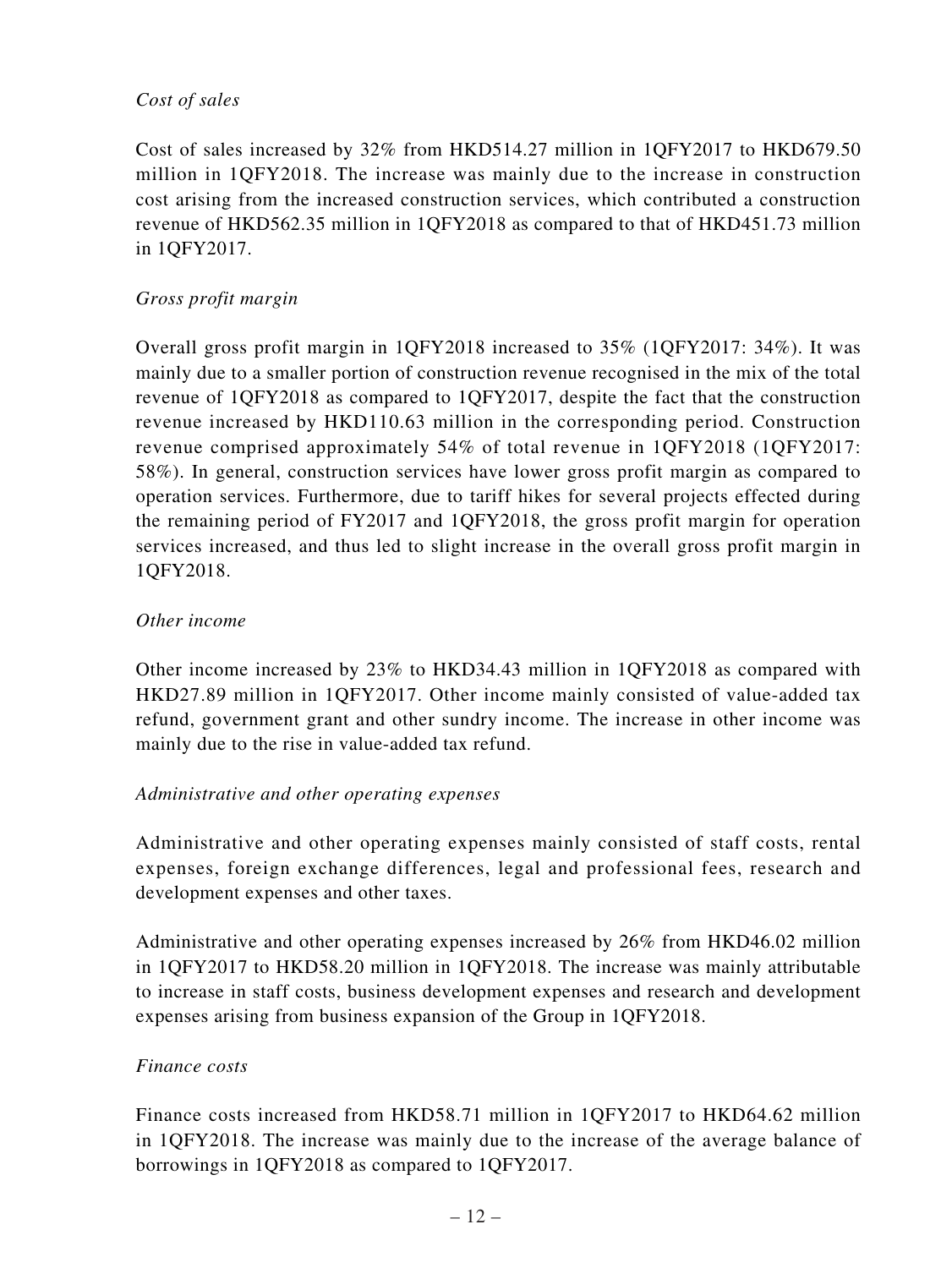#### *Income tax expense*

Income tax expense in 1QFY2018 increased by 59% from HKD56.03 million in 1QFY2017 to HKD89.14 million in 1QFY2018. The increase in income tax expense was in line with the increase in profit before tax.

### **Consolidated Statement of Financial Position**

### *Assets*

The total assets of the Group increased from HKD18.05 billion as at 31 December 2017 to HKD18.78 billion as at 31 March 2018, representing a growth of 4%. The increase in total assets was mainly attributable to the net effect of increase in service concession financial receivables, intangible assets and trade and other receivables, and decrease in cash and cash equivalents.

Service concession financial receivables (including both current and non-current) increased from HKD11.51 billion as at 31 December 2017 to HKD12.36 billion as at 31 March 2018, representing an increase of HKD848.10 million, while intangible assets increased from HKD1.49 billion as at 31 December 2017 to HKD1.67 billion as at 31 March 2018, representing an increase of HKD177.19 million. The increase in service concession financial receivables and intangible assets was mainly attributable to the recognition of construction revenue for expansion and upgrading projects for several water plants, the sponge city construction project, the river-basin ecological restoration project, the water supply project and other water environment management projects during 1QFY2018.

Trade and other receivables (including both current and non-current) of the Group increased from HKD816.37 million as at 31 December 2017 to HKD1.23 billion as at 31 March 2018. Among them, trade receivables increased by HKD196.28 million to HKD610.06 million as at 31 March 2018, which was mainly due to the seasonal settlement pattern as customers normally settle greater portion of trade receivables towards financial year end. Other receivables (including both current and non-current) increased by HKD214.53 million during 1QFY2018, which was mainly driven by the increase in prepayments for construction works, VAT refund receivables, and pending deduct VAT on purchase\*.

*<sup>\*</sup> Pending deduct VAT on purchase represents the excess amount of input VAT over output VAT available for future deduction in the calculation of VAT payment.*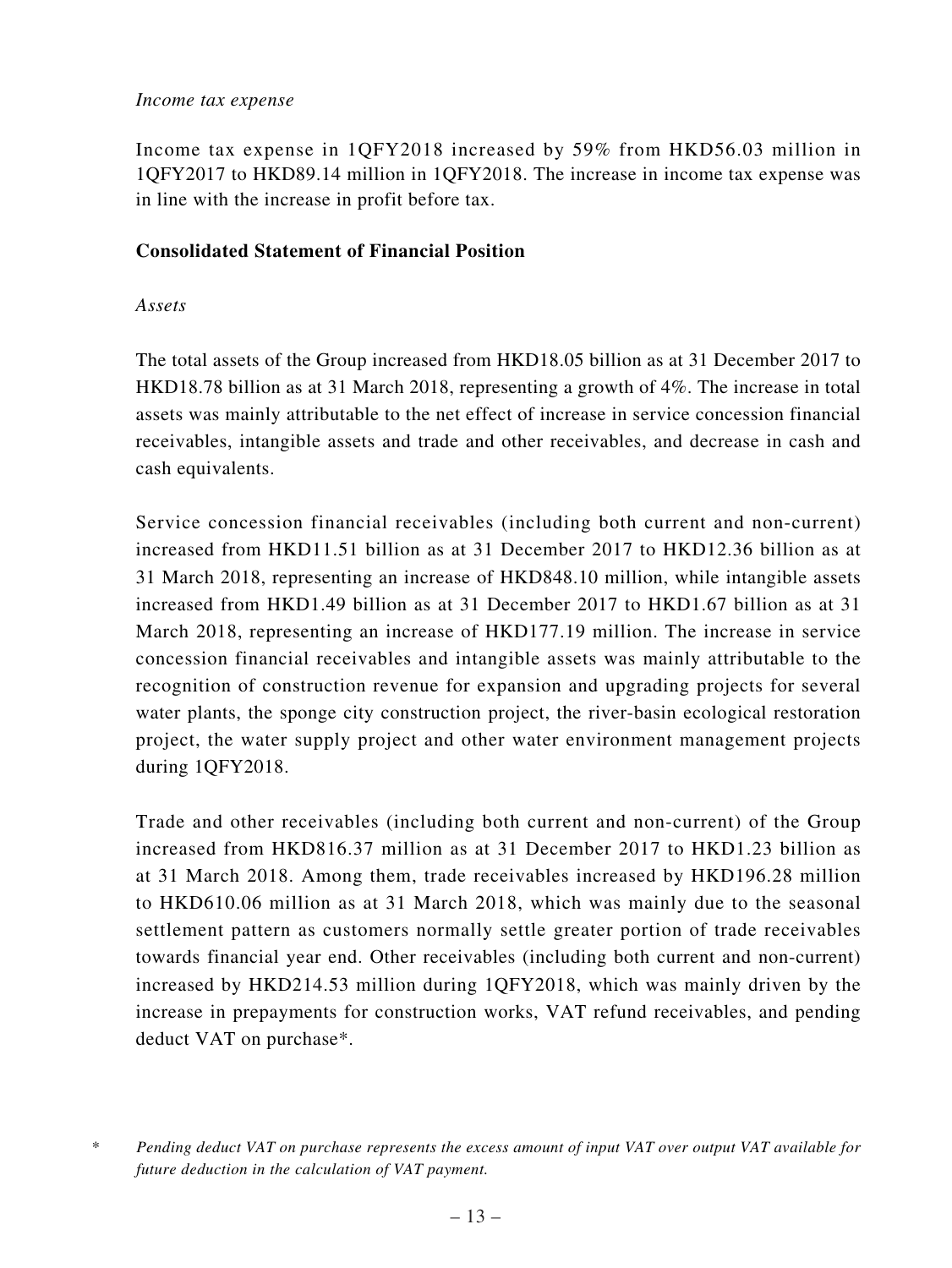### *Liabilities*

Total borrowings (including both current and non-current) increased by HKD149.92 million. The increase was mainly due to the proceeds from borrowings amounting to approximately HKD421.08 million, offset by repayments made for borrowings amounting to HKD461.33 million in 1QFY2018 with the effect of exchange differences of borrowings.

The decrease of HKD182.53 million in trade and other payables was mainly due to the settlement of construction payables and accrued expenses during 1QFY2018.

The Group was in a net current asset position of HKD403.86 million as at 31 March 2018, representing a decrease of HKD909.46 million from HKD1.31 billion as at 31 December 2017. The decrease was primarily due to increase in borrowings in current liabilities which were reclassified from non-current liabilities as those borrowings become due within one year.

### *Equity*

The Group's total equity amounted to HKD9.19 billion as at 31 March 2018 (31 December 2017: HKD8.54 billion). The increase was mainly due to the following: (a) profit amounting to HKD191.11 million recognised in 1QFY2018; (b) foreign currency translation gains of HKD461.87 million recognised in 1QFY2018 arising from appreciation of RMB against HKD; and (c) capital contribution of HKD0.19 million from a non-controlling shareholder of a subsidiary during 1QFY2018.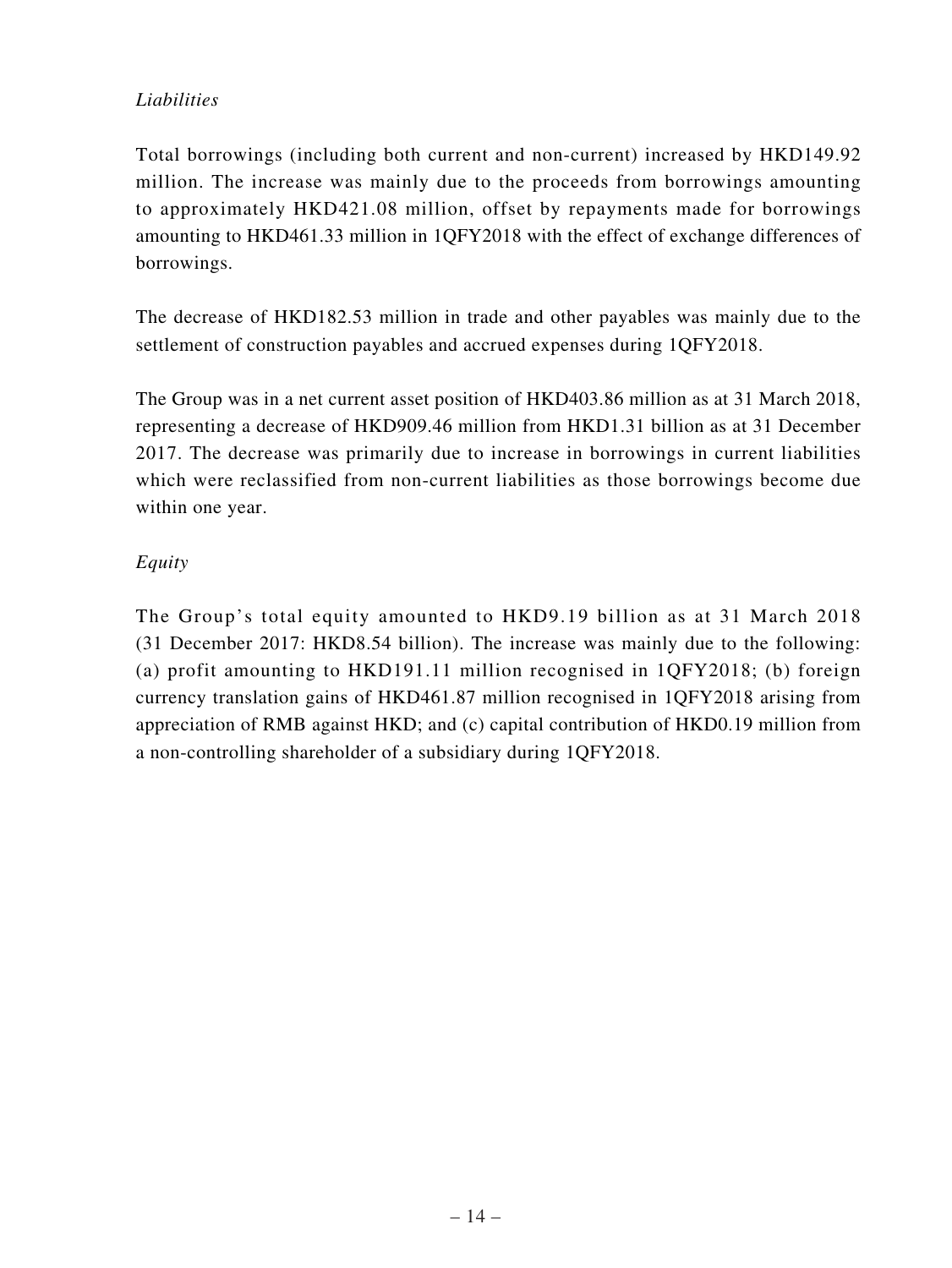### **Consolidated Statement of Cash Flows**

Cash and cash equivalents decreased from HKD2.07 billion as at 31 December 2017 to HKD1.41 billion as at 31 March 2018. Cash and cash equivalents included in the consolidated statement of cash flows is reconciled as follows:

|                                                         | 31 March       | 31 December |
|---------------------------------------------------------|----------------|-------------|
|                                                         | 2018           | 2017        |
|                                                         | <b>HKD'000</b> | HKD'000     |
| Cash and cash equivalents per consolidated statement of |                |             |
| financial position                                      | 2,009,316      | 2,716,692   |
| Less: Restricted bank balances                          | (549, 150)     | (547, 278)  |
| Balances in financial institutions                      | (49, 636)      | (95,000)    |
| Cash and cash equivalents per consolidated statement of |                |             |
| cash flows                                              | 1,410,530      | 2,074,414   |

#### *Cash flows from operating activities*

The Group had cash inflow of HKD353.29 million before working capital changes during 1QFY2018 (1QFY2017: HKD266.49 million). Changes in working capital and payment of income tax resulted in cash outflow of HKD1.06 billion and HKD42.21 million respectively. As a result, the Group recorded a net cash outflow of HKD746.29 million from operating activities. The changes in working capital arose mainly from:

- (a) increase in service concession financial receivables by HKD324.89 million;
- (b) increase in inventories by HKD23.36 million;
- (c) increase in trade and other receivables by HKD360.51 million; and
- (d) decrease in trade and other payables by HKD348.61 million.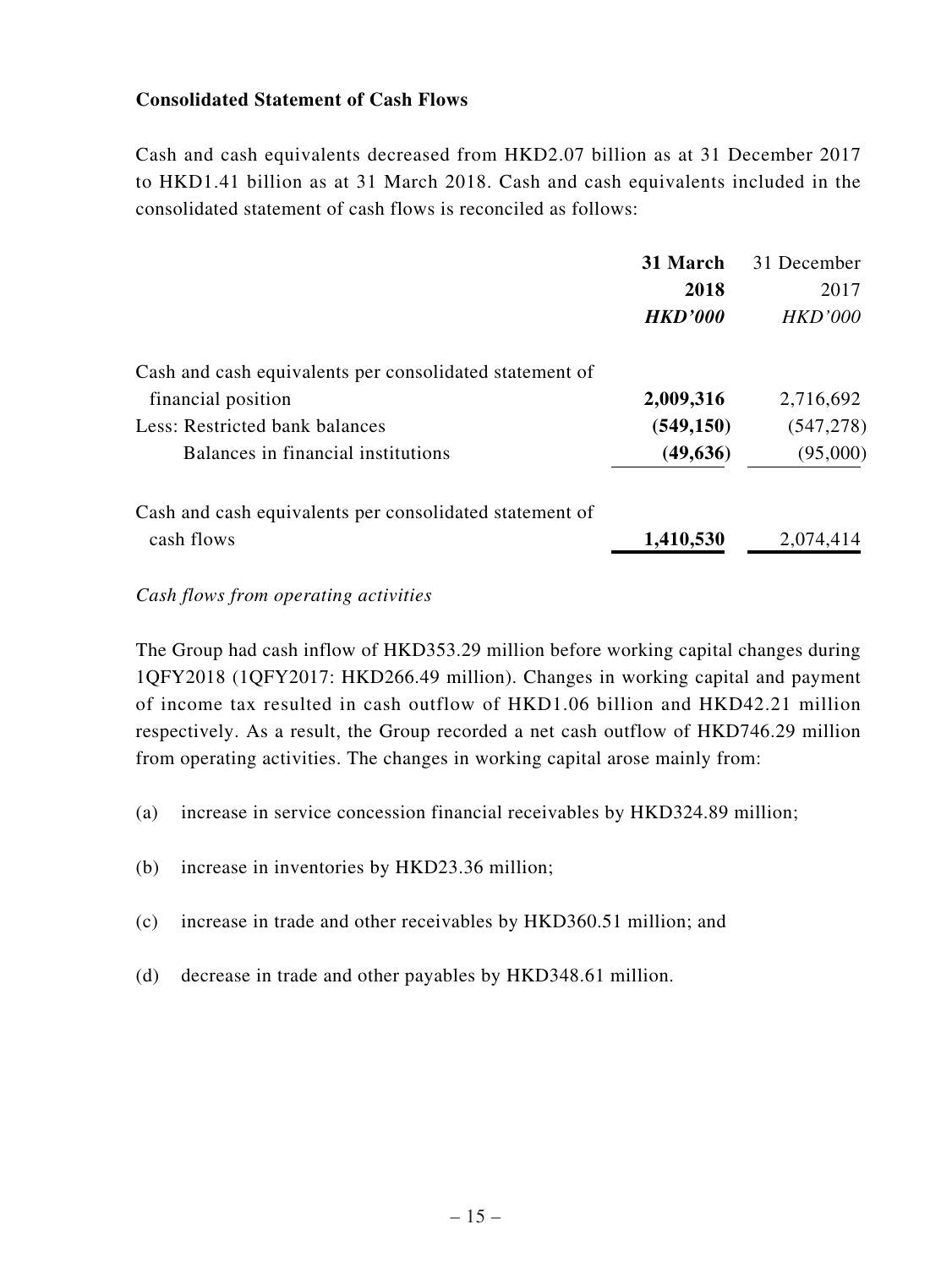### *Cash flows from investing activities*

In 1QFY2018, the Group recorded a net cash inflow of HKD104.37 million from investing activities. The cash inflow mainly arose from net decrease in fixed deposits with maturity period over three months and balances in financial institutions of HKD134.26 million and receipt of interest of HKD6.31 million. This was partially offset by payments for purchase of property, plant and equipment of HKD3.04 million, purchase of intangible assets of HKD25.55 million and increase in amount due from an associate of HKD7.61 million during the period.

### *Cash flows from financing activities*

The Group recorded a net cash outflow from financing activities of HKD101.61 million in 1QFY2018. The net cash outflow was mainly caused by:

- (a) payment of net repayments of borrowings of HKD40.25 million;
- (b) payment of interest of HKD61.55 million; and
- (c) capital contribution from a non-controlling shareholder of HKD0.19 million.

### **Subsequent events**

None.

**9. Where a forecast, or a prospect statement, has been previously disclosed to shareholders, any variance between it and the actual results.**

None.

**10. A commentary at the date of the announcement of the competitive conditions of the industry in which the group operates and any known factors or events that may affect the group in the next reporting year and the next 12 months.**

In 1QFY2018, the Group maintained its momentum of "making steady progress and forging ahead for the future", and made improvements in business expansion, project construction, operations management, among others. During this quarter, the Group continued solidifying its advantageous market position in Shandong Province by successfully implementing multiple sub-projects under Ji'nan Zhangqiu Urban-Rural Integration Water Supply Project and securing Dezhou Ling County Waste Water Treatment Project Plant 2 Upgrading. In addition, the Group's project construction works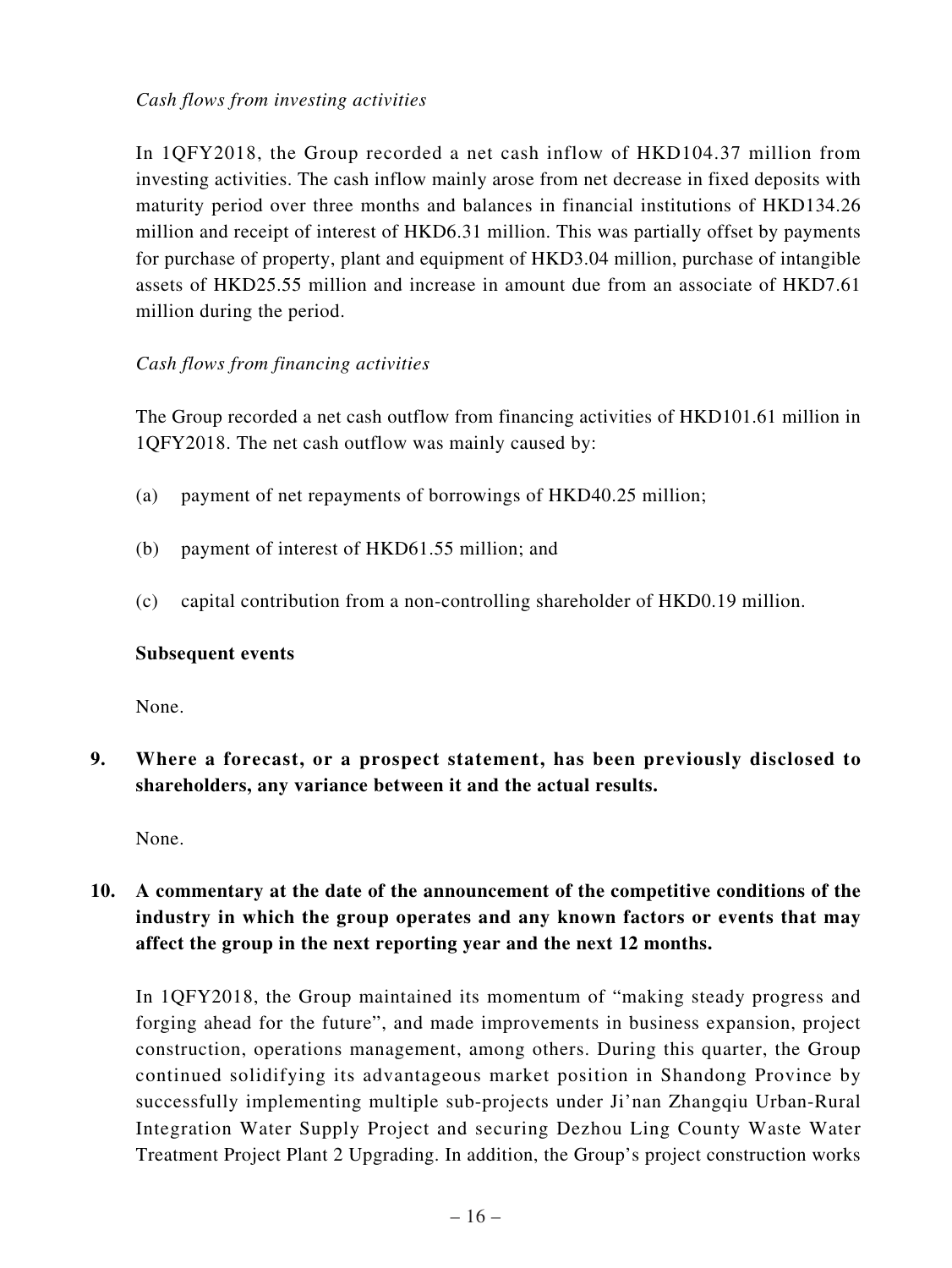progressed smoothly. As for operations management, Lianyungang Dapu Waste Water Treatment Project and Lianyungang Xugou Waste Water Treatment Project received regulatory approval to effect water tariff hikes. All these signify a promising start to year 2018.

During this quarter, the Chinese government unveiled the institutional reform plan of the State Council. In accordance with the plan, the Ministry of Ecology and Environment was established to replace the Ministry of Environmental Protection. The new ministry consolidates all responsibilities related to ecological environment protection that were previously assigned to various government departments. It is also in charge of supervision, regulation and enforcement with respect to the ecology and all types of pollutant emissions in urban and rural areas. This reform further boosted China's efforts in environmental pollution control. Under the framework of "top-down design", various policies and measures are expected to deliver better performance and outcome. The aforementioned policies and measures include: the primary environmental protection policies that came into effect at the beginning of 2018; the control measures relating to the treatment of black and odorous water bodies, sponge city construction and other subareas; and the administrative measures to improve the emission permit system, enhance environmental awareness and education. Following its inauguration, the Ministry of Ecology and Environment announced that it will focus on several major aspects, including the "Blue Sky Battle", "Clear Water Action" and "Clean Soil Action" to conquer the battle of pollution control. The ministry will also conduct integrated analysis of environmental quality for the key regions in accordance with the key national strategies, such as the coordinated development of Beijing, Tianjin and Hebei; the development of the Yangtze River Economic Belt; and the construction of the Xiong'an New Area. These will continue guiding the future development of the environmental protection industry. The stable development of the water environment management sector will also continue benefiting from the national policy support, and the sector is expected to further improve in terms of its scale, professionalism and standards, which will help foster a win-win situation for China's economic development and ecological reservation.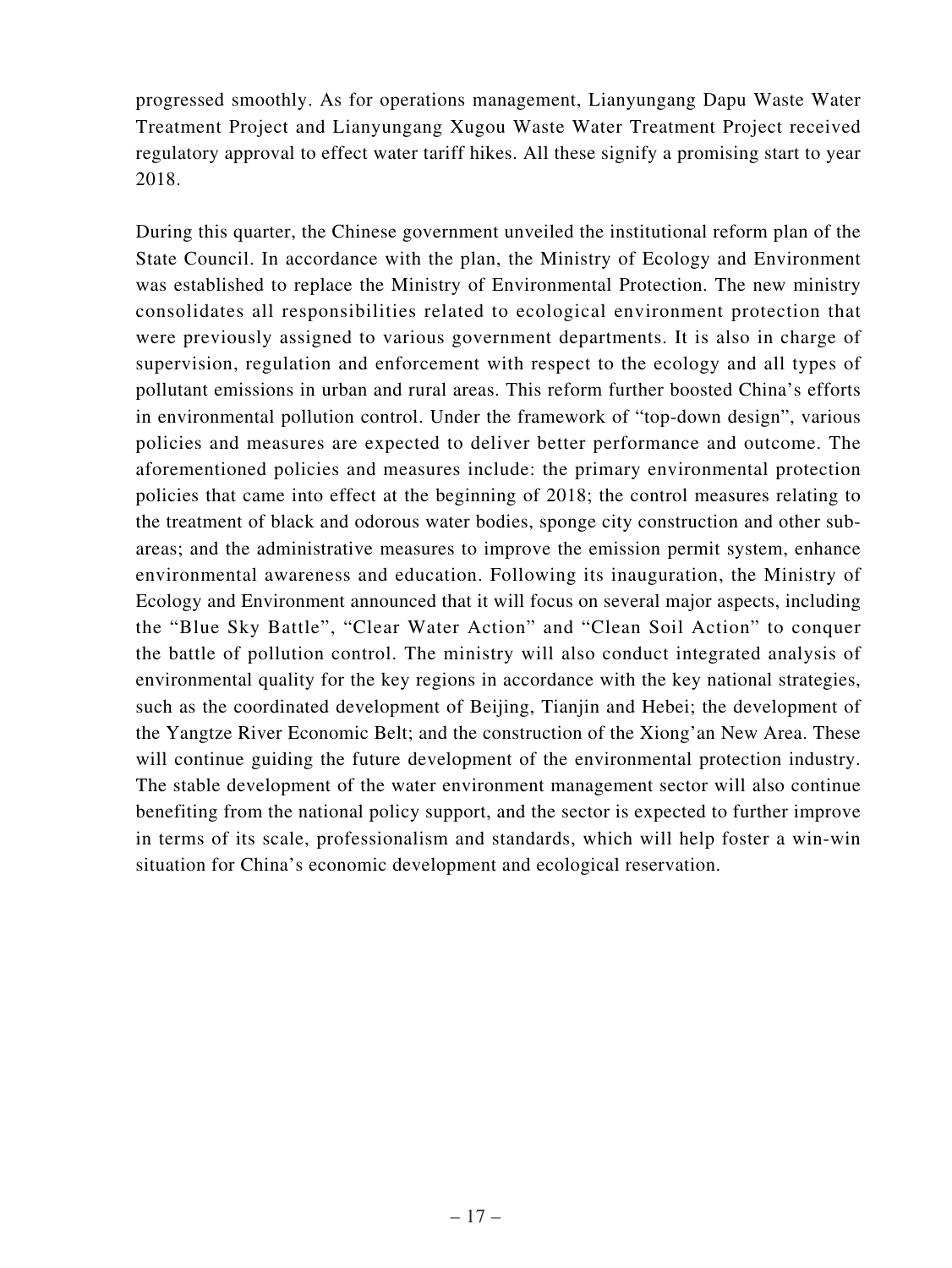Given the robust and upward industrial trends, the Group, as an environmental protection company focusing on water environment management, will continue following the policies issued at all levels, devoting its efforts on comprehensive management of water environment, comprehensive utilisation of water resources and comprehensive protection of water ecology. It will also explore and seek innovation in the areas of business expansion, technology research and development, operations management, financial structure, amongst others. The Group aims to enhance its overall strengths, actively embrace development opportunities, confidently overcome all challenges and strive to work its way through opportunities and challenges.

### **11. Dividend**

*(a) Current financial period reported on*

Nil

*(b) Corresponding period of the immediately preceding financial year*

Not applicable

*(c) Date payable*

Not applicable

*(d) Books closure date*

Not applicable

### **12. If no dividend has been declared/recommended, a statement to that effect.**

Not applicable.

**13. If the group has obtained a general mandate from shareholders for IPTs, the aggregate value of such transactions as required under Rule 920(1)(a)(ii). If no IPT mandate has been obtained, a statement to that effect.**

During this financial period, the Group does not have any general mandate from shareholders for interested person transaction.